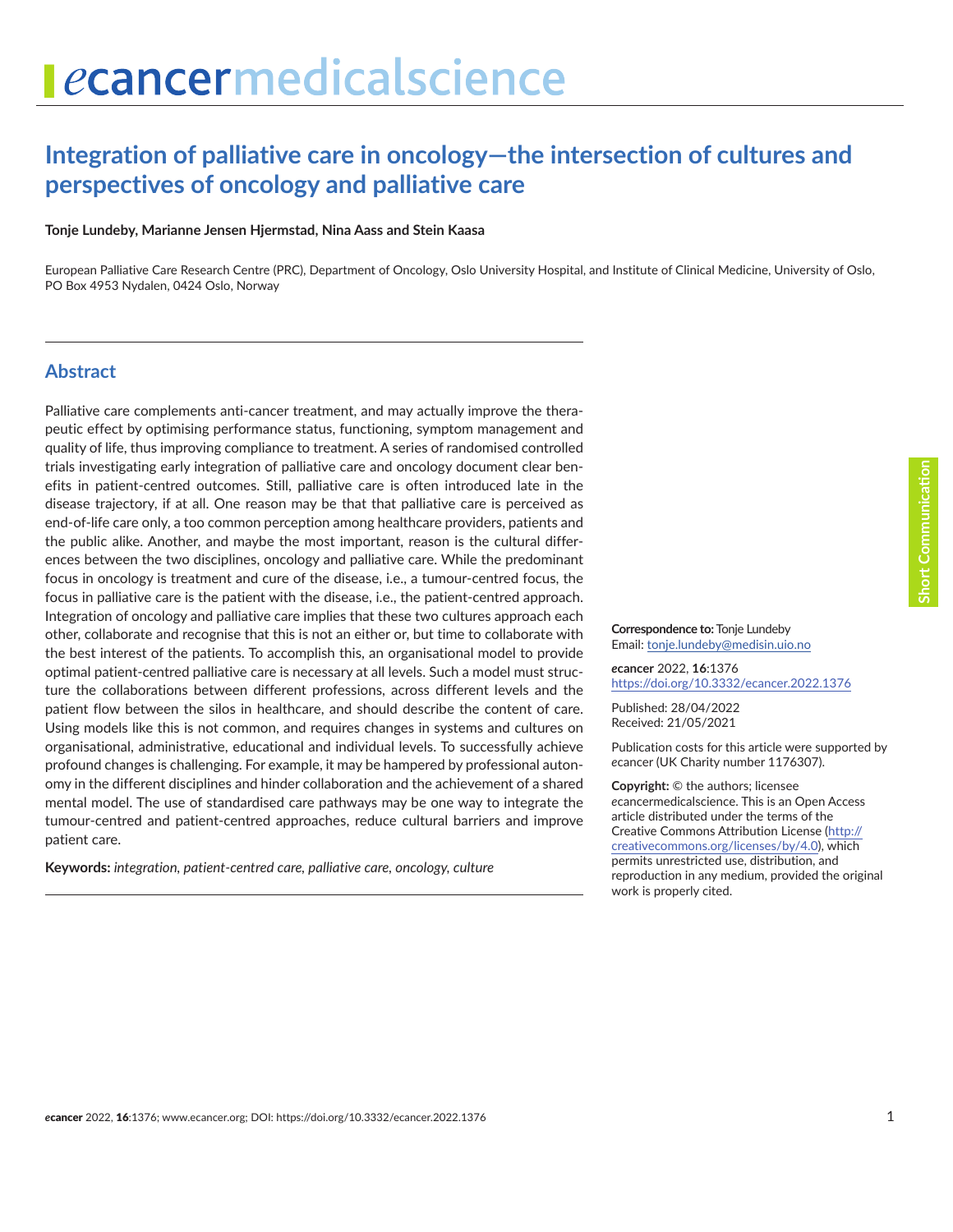Your patient for the past three years, 'Julie', comes for a scheduled consultation. Her metastatic breast cancer has remained stable until *now, but is now progressing. She experiences back pain and emotional distress. You feel quite competent in symptom management and know the patient very well; therefore, you are somewhat hesitant to refer her to palliative care; can the relatively inexperienced palliative care physician contribute anything extra? It is anyways difficult to introduce the palliative care services to the patient now – it feels like you are giving up on her and destroying all hope. Besides, you could try a new line of chemo, at least you contemplate it. Therefore, you decide to keep Julie in your care for now, intending to refer her at a later stage of the disease.*

This vignette illustrates what we perceive as a quite common decision-making process in today's cancer care. It describes a practice in which care is determined by the individual physician's autonomous choices instead of an evidence-based integrated approach. In this article, we will discuss why this is so and what can be done about it for the best of the patient.

#### **Introduction**

Patient-centred care is the mainstay of palliative care (PC), with the main focus being the patient with the disease and the individual's perception and preferences related to living with advanced disease. To the best of our knowledge, patient-centred care is marginally implemented into cancer care. This observation contrasts major changes that have taken place in patient care in general and the resources put into anticancer treatment.

Despite ample evidence of patient benefits when PC is introduced alongside anti-cancer treatment, many patients, relatives, healthcare providers and the public erroneously misconstrue PC as end-of-life care only [\[1,](#page-4-0) [2\]](#page-4-0), which may be one of several causes for unsuccessful implementation. This is prohibitive of patient-centred care if the treatment intention is curative or life-prolonging, and represents a stigma towards PC being a necessary specialty [\[3\].](#page-4-0)

The most well-documented patient benefits from randomised controlled trials (RCTs) on early provision of PC in the last decades include better symptom management and quality of life, less psychological distress, higher patient and caregiver satisfaction, death in the preferred place, as well as cost-effectiveness and possibly survival benefits [\[4–](#page-4-0)[11\]](#page-5-0). Despite small effect sizes, these outcomes are undoubtedly of value for patients and caregivers [\[12\]](#page-5-0).

Importantly, the design, composition and complexity of the interventions in these RCTs vary, as do the healthcare systems and cultures in which they are expected to work. Still, there are some obvious similarities across studies. First, the focus is on the patient with the disease; the patient-centred approach of PC as opposed to a solitary focus on the cancer; and the tumour-centred approach of mainstream oncology. Furthermore, the RCTs employ different types of patient-reported outcome measures (PROMs) as a part of the diagnostic procedures and to elicit patient perspectives systematically during follow-up. Importantly, high patient scores on symptoms, distress and worries prompt interventions. However, how the PROMs results are implemented into the clinical decision-making processes and individual planning for each patient seems to vary considerably. Furthermore, few studies report substantial changes in routine clinical care after project end.

An important aspect of care planning is related to the design of an individual care plan for the patient, including when and how the different healthcare providers are to be involved. This way of thinking is similar to standardised care pathways, as it delineates the structure, the practical organisation and the content of care delivery, corresponding to the pathway definition of the European Pathway Association [\[13\].](#page-5-0) With the organisational aspect of care delivery in mind, a care pathway can define and consequently optimise the responsibilities for the healthcare providers and facilitate communications between different healthcare professionals across care levels within and outside the organisation (e.g., the hospital). This may solve organisational challenges and has been suggested as the method of choice for integration of tumour-centred and patient-centred care [\[14\].](#page-5-0)

In our opinion, it is noteworthy that despite the favourable study results on integration and clear recommendations and guidelines from ESMO, ASCO and WHO [\[15–20\]](#page-5-0), few, if any, healthcare systems have implemented this patient-centred structure as part of the clinical routine. Given the complexity of healthcare, there is no single explanation, nor any straightforward solutions to this. In our opinion, it is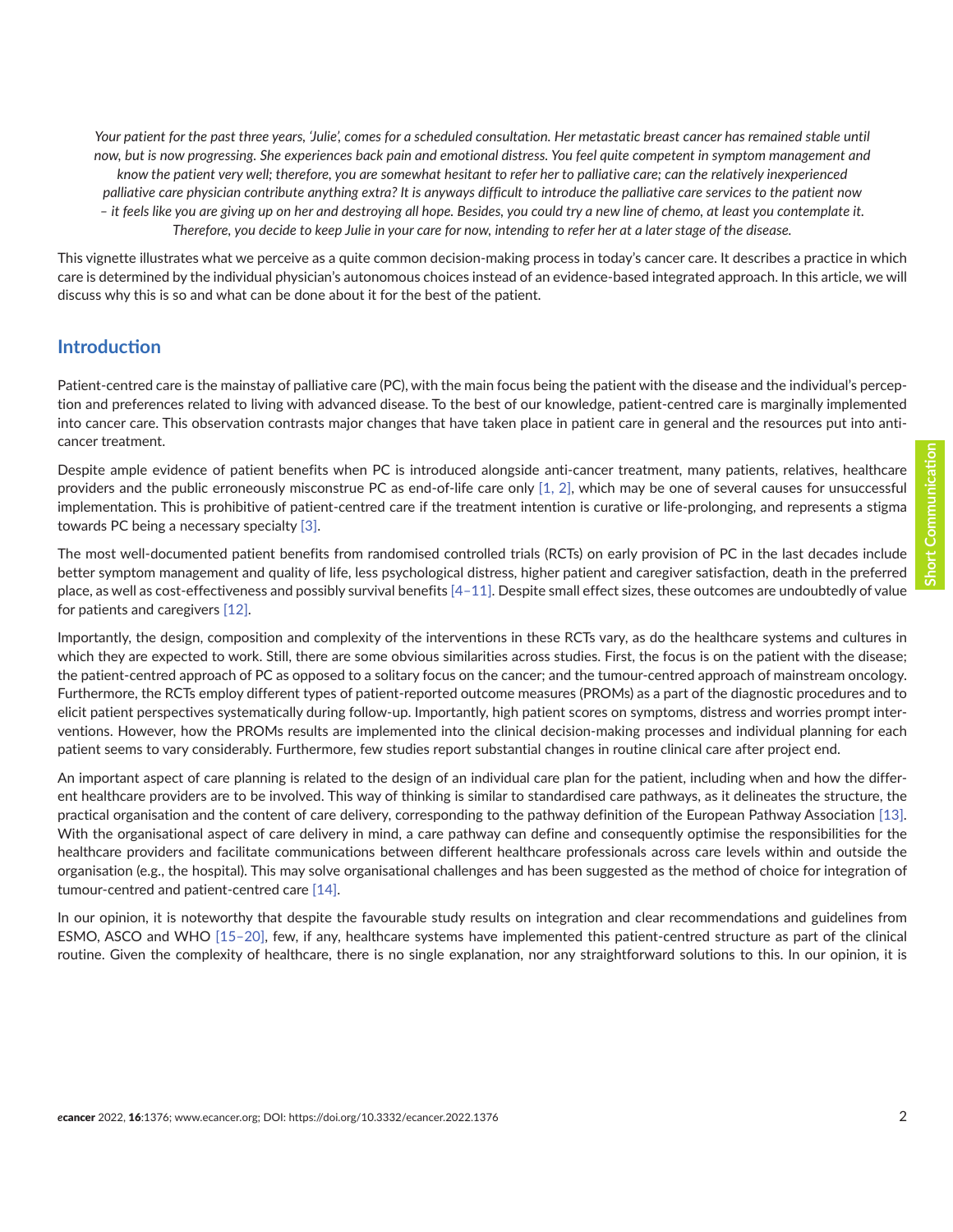important to understand and act on the cultural differences between the tumour-centred focus in general oncology and the patient-centred approach of PC as an impediment to integration. Importantly, these should be regarded as complementary parts of quality cancer care, not as a one-or-the-other approach.

#### **Models of oncology and palliative care**

Before discussing the cultural aspects, we refer to the model shown in [Figure 1](#page-3-0) adapted from the Lancet Oncology Commission 'Integration of Oncology and Palliative Care' [\[14\]](#page-5-0) that shows how PC can be an integrated part of cancer care.

The concept of the model lies in the need to eliminate the gaps between the professional silos in healthcare to provide coherent optimal healthcare at all levels, irrespective of the goal of care being cure, life-prolongation, symptom relief or end-of-life care. Patient-centred PC should be an inherent part of this. As outlined in the figure, SCPs that are based on evidence-based guidelines constitute the core methodology for integration. Noteworthy, this does not mean that the patient is standardised, but that SCPs are the method of choice for the prospective planning and collaboration between primary, secondary and tertiary levels of care, i.e., community care, local hospitals and university hospitals. The underlying premise for succeeding with this model is that PC specialists and oncologists agree on how to overcome the professional boundaries to improve care during the patient's disease trajectory. They need to reach a mutual agreement on how to collaborate in an integrated oncology and PC pathway that is implemented in routine clinical practice, be it hospital-based or not. This also points to the importance of ascertaining which level of PC is required for the individual patient at different times. But several barriers may hinder such collaboration within and between the levels; and both professional and patient barriers may be culture-dependent.

## **Cultures of oncology and palliative care**

As mentioned above, oncology and PC represent two disciplines that are not well integrated in most places. Oncology has its origin in mainstream medicine with the objective being to cure illness, i.e., tumour-centred focus. The history of PC, on the contrary, originates from the hospice movement, aiming to improve the quality of life of patients and caregivers at end of life, i.e., the patient-centred approach. As such, the different histories and foci of these two professional disciplines characterise their development over time and their separate cultures and treatment goals. Many factors may explain this. First, the increasing demand for medical treatment and cure in the society, also supported by the medical industry, reinforces the tumour-centred focus at the expense of the patient-centred. This has led to more anti-cancer and intensive therapy at the end of life, often with marginal effects on survival and patient well-being [\[21, 22\]](#page-5-0). Unfortunately, many oncologists still consider PC as an end-of-life care issue, and have a perception of self-efficacy to manage patients' PC needs. As such, many do not recognise the specialised skill set of PC physicians and other PC professionals. Balancing this is the attitude among some PC professionals claiming 'a monopoly' of PC excellence. This definitely calls for a cultural behaviour change on both parts.

However, things are not that grim, as we have witnessed a positive development in the collaboration between oncology and PC in the last two decades. First, the patient-centred approach is now largely accepted as a gold standard in healthcare, including oncology and palliative care, albeit not always adequately exercised. Second, palliative care is increasingly becoming a recognised medical field. This is important as it represents an organisational change in delivery of cancer care services with PC as part of the specialist healthcare services. As such, the ground is paved for a closer integration of the two disciplines, but our experience tells us that this is not reality. In fact, PROMs are not routinely used in clinical practice or in clinical studies even when symptom relief is the main goal for the anticancer treatment. Still, tumour response is often the primary outcome [\[23, 24\].](#page-5-0) Two other examples are the low representation of PC lectures at oncology meetings, frequently arranged as short parallel sessions, and the limited focus on PC in medical school curricula. Paradoxically, the outcomes of many study patients will improve with better symptom management, and as such actually influence the primary study outcomes and patient-centred care as part of a study intervention. Taken together, there is still a way to go, despite a positive development.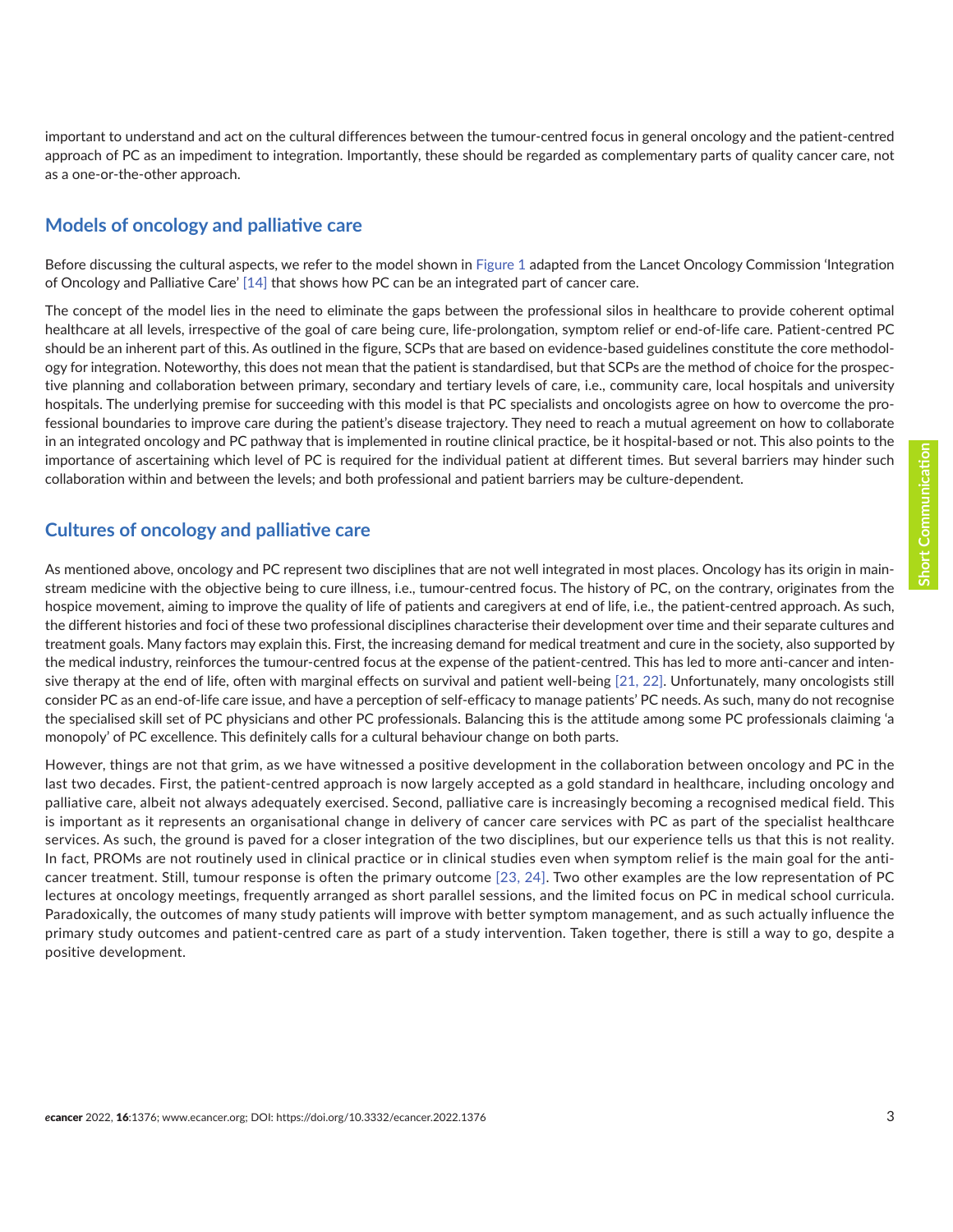## <span id="page-3-0"></span>**Integration in the intersection: complex systems call for complex solutions**

Based on the above, it is obvious that there is not one solution. Changing systems, cultures and clinical routines entails relatively profound changes on organisational, administrative, educational and individual levels, implying a high degree of complexity. Thus, it is essential to focus on the context in which the changes will take place, including the need to define and approach facilitators and barriers on many levels, consider the professional and social contexts and maybe, first, understand the organisational dynamics [\[25, 26\]](#page-6-0).

While one main pillar to succeed with integration is to achieve a shared mental model [\[27\]](#page-6-0), it may be hampered by professional autonomy in the different disciplines, obstructing collaboration. In a focus group study [\[27\]](#page-6-0) conducted a few years ago at our oncology department, the PC physicians stated that the patients were referred too late in the disease trajectory, and that this was dependent upon two things: the culture and tradition of referral of each diagnostic group and, secondly, the individual clinician's referral routines and preferences. Oncologists, on the contrary, felt competent in providing PC, yet claiming early referrals. If success with integration depends on individual attitudes, renunciation of total and individual autonomy and group culture, we might have to look for solutions addressing these aspects. Importantly, new routines represent a change in the individual mind set and challenge the safe culture one is 'brought up' in. It will often automatically cause resistance to implement any change of the system or human behaviour.

This means that change requires consistent top-down and bottom-up involvement and enthusiasm and guarantees that necessary practical and technical aspects work from day 1. Maybe most importantly though is to make sure that the involved professionals realise from within that a change of practice actually represents something better in the way they work, for themselves, the patients and for their colleagues, without too much strain. To understand and accept that change may improve patient outcomes is possible both cognitively and emotionally. But, if the change in practice challenges one's professional autonomy or culture, increased resistance will occur in many organisations [\[28\].](#page-6-0)

Going back to you and your patient 'Julie' from the introduction the pertinent questions are: Do you and other oncologists or PC physicians consider a closer collaboration across disciplines an opportunity to provide better patient care altogether when in a similar situation? Do you want to collaborate more closely within a common care model? Research shows that close collaboration between professional groups with profound differences in professional identity, may be perceived as destructive to one's identity [\[29\].](#page-6-0) Do referrals to PC collide with the professional autonomy, identity and the oncological cultures? From the palliative care physicians' view: is there a presupposition of a predominant focus on anti-cancer treatment that hinders collaboration with the oncologist? If so, one way to overcome these barriers may be improved education. Better knowledge about palliative care and oncology might be important for understanding each other's competence and to succeed with implementation of an integrated care model, shown to be beneficial for the patients.

> Box – Five tips: Educating teams to succeed with an integrated care model

- Facilitate the creation of an environment that welcomes learning and change while allowing some individual autonomy.
- Get everyone to know each other and to learn about each other's disciplines and competencies.
- Facilitate awareness of potentially different perspectives and group cultures.
- Come to an agreement that one person cannot do everything, and that collaboration often is beneficial for all.
- Provide support for application of common evidencebased systems for everyone to follow, such as standardized care pathways.

Figure 1. Proposed model of optimal oncology and palliative care provision by different providers across healthcare levels. Source: Kaasa *et al* [14].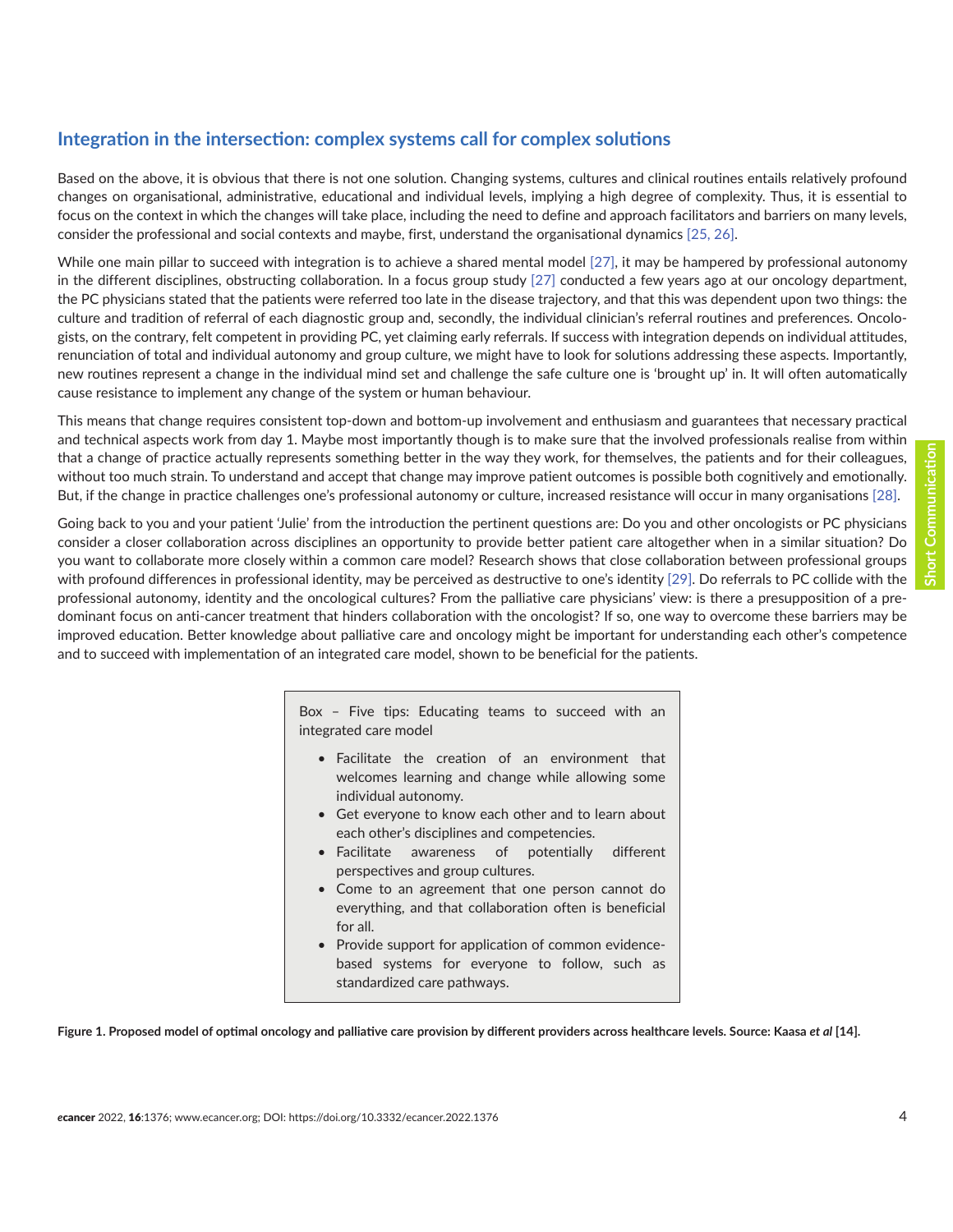# <span id="page-4-0"></span>**Conclusion**

Integration of oncology and palliative care implies that two different cultures must approach each other and each other's mind sets, and that common solutions to the best interest of the patients are reached. But culture is embedded in us, in our behaviour and in the way we think. Thus, creating cultural changes by reconstructing these elements within the relevant groups remains a challenge. Can common practical patient-oriented care plans – the standardised care pathways – be used as a common place 'to meet' and plan the care trajectory for each individual patient? We think so.

# **List of abbreviations**

RCTs – randomised controlled trials PROMs – patient-reported outcome measures PC – palliative care ESMO – European Society for Medical Oncology ASCO – American Society of Clinical Oncology WHO – World Health Organisation

# **Conflicts of interest**

The authors declare no conflicts of interest.

# **Funding**

None to be declared.

## **References**

- 1. Clark D (2007) **From margins to centre: a review of the history of palliative care in cancer** *Lancet Oncol* **8**(5) 430–438 [https://doi.](https://doi.org/10.1016/S1470-2045(07)70138-9) [org/10.1016/S1470-2045\(07\)70138-9](https://doi.org/10.1016/S1470-2045(07)70138-9) PMID: [17466900](http://www.ncbi.nlm.nih.gov/pubmed/17466900)
- 2. Shalev A, Phongtankuel V, and Kozlov E, *et al* (2018) **Awareness and misperceptions of hospice and palliative care: a population-based survey study** *Am J Hosp Palliat Care* **35**(3) 431–439.<https://doi.org/10.1177/1049909117715215> PMCID: [5866727](http://www.ncbi.nlm.nih.gov/pmc/articles/PMC5866727)
- 3. Horlait M, Chambaere K, and Pardon K, *et al* (2016) **What are the barriers faced by medical oncologists in initiating discussion of palliative care? A qualitative study in Flanders, Belgium** *Support Care Cancer* **24**(9) 3873–3881<https://doi.org/10.1007/s00520-016-3211-5> PMID: [27086311](http://www.ncbi.nlm.nih.gov/pubmed/27086311)
- 4. Bakitas MA, Tosteson TD, and Li Z, *et al* (2015) **Early versus delayed initiation of concurrent palliative oncology care: patient outcomes in the ENABLE III randomized controlled trial** *J Clin Oncol* **33**(13) 1438–1445 <https://doi.org/10.1200/JCO.2014.58.6362>PMID: [25800768](http://www.ncbi.nlm.nih.gov/pubmed/25800768) PMCID: [4404422](http://www.ncbi.nlm.nih.gov/pmc/articles/PMC4404422)
- 5. Groenvold M, Petersen MA, and Damkier A, *et al* (2017) **Randomised clinical trial of early specialist palliative care plus standard care versus standard care alone in patients with advanced cancer: The Danish Palliative Care Trial** *Palliat Med* **31**(9) 814–824 [https://doi.](https://doi.org/10.1177/0269216317705100) [org/10.1177/0269216317705100](https://doi.org/10.1177/0269216317705100) PMID: [28494643](http://www.ncbi.nlm.nih.gov/pubmed/28494643)
- 6. Jordhøy MS, Fayers P, and Saltnes T, *et al* (2000) **A palliative-care intervention and death at home: a cluster randomised trial** *Lancet* **356**(9233) 888–893 [https://doi.org/10.1016/S0140-6736\(00\)02678-7](https://doi.org/10.1016/S0140-6736(00)02678-7) PMID: [11036893](http://www.ncbi.nlm.nih.gov/pubmed/11036893)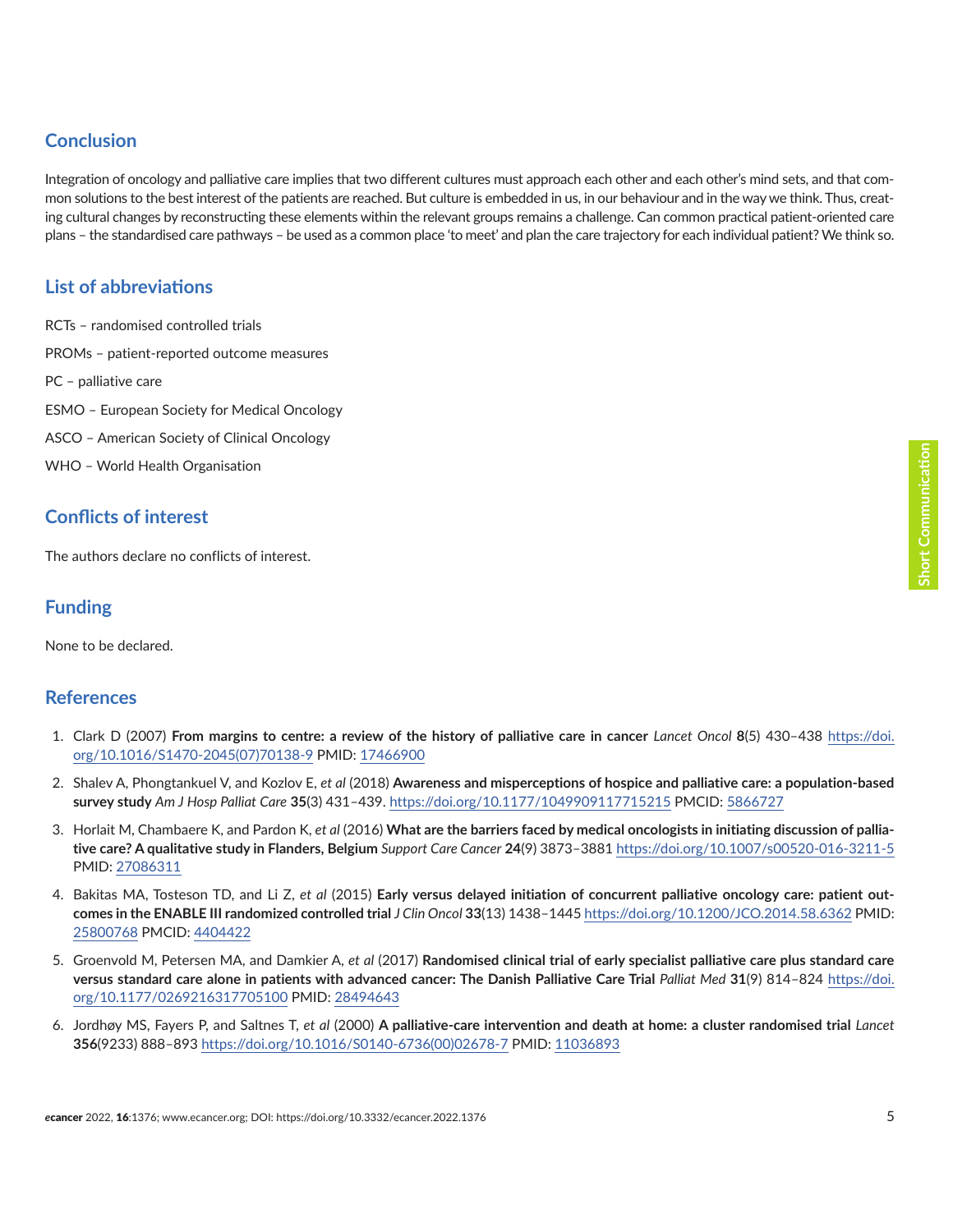- <span id="page-5-0"></span>7. Maltoni M, Scarpi E, and Dall'Agata M, *et al* (2016) **Systematic versus on-demand early palliative care: A randomised clinical trial assessing quality of care and treatment aggressiveness near the end of life** *Eur J Cancer* **69** 110–118<https://doi.org/10.1016/j.ejca.2016.10.004> PMID: [27821313](http://www.ncbi.nlm.nih.gov/pubmed/27821313)
- 8. Temel JS, Greer JA, and El-Jawahri A, *et al* (2017) **Effects of early integrated palliative care in patients with lung and gi cancer: a randomized clinical trial** *J Clin Oncol* **35**(8) 834–841<https://doi.org/10.1200/JCO.2016.70.5046> PMCID: [5455686](http://www.ncbi.nlm.nih.gov/pmc/articles/PMC5455686)
- 9. Temel JS, Greer JA, and Muzikansky A, *et al* (2010) **Early palliative care for patients with metastatic non-small-cell lung cancer** *N Engl J Med* **363**(8) 733–742 <https://doi.org/10.1056/NEJMoa1000678> PMID: [20818875](http://www.ncbi.nlm.nih.gov/pubmed/20818875)
- 10. Vanbutsele G, Pardon K, and Van Belle S, *et al* (2018) **Effect of early and systematic integration of palliative care in patients with advanced cancer: a randomised controlled trial** *Lancet Oncol* **19**(3) 394–404 [https://doi.org/10.1016/S1470-2045\(18\)30060-3](https://doi.org/10.1016/S1470-2045(18)30060-3) PMID: [29402701](http://www.ncbi.nlm.nih.gov/pubmed/29402701)
- 11. Zimmermann C, Swami N, and Krzyzanowska M, *et al* (2014) **Early palliative care for patients with advanced cancer: A cluster-randomised controlled trial** *Lancet* **383**(9930) 1721–1730 [https://doi.org/10.1016/S0140-6736\(13\)62416-2](https://doi.org/10.1016/S0140-6736(13)62416-2) PMID: [24559581](http://www.ncbi.nlm.nih.gov/pubmed/24559581)
- 12. Bajwah S, Oluyase AO, and Yi D, *et al* (2020) **The effectiveness and cost-effectiveness of hospital-based specialist palliative care for adults with advanced illness and their caregivers** *Cochrane Database Syst Rev* **9** Cd012780 PMID: [32996586](http://www.ncbi.nlm.nih.gov/pubmed/32996586) PMCID: [8428758](http://www.ncbi.nlm.nih.gov/pmc/articles/PMC8428758)
- 13. European Pathway Association [<http://e-p-a.org/>] Date accessed: 21/05/21
- 14. Kaasa S, Loge JH, and Aapro M, *et al* (2018) **Integration of oncology and palliative care: a Lancet Oncology Commission** *Lancet Oncol*  **19**(11) e588–e653 [https://doi.org/10.1016/S1470-2045\(18\)30415-7](https://doi.org/10.1016/S1470-2045(18)30415-7) PMID: [30344075](http://www.ncbi.nlm.nih.gov/pubmed/30344075)
- 15. Ferrell BR, Temel JS, and Temin S, *et al* (2017) **Integration of palliative care into standard oncology care: American society of clinical oncology clinical practice guideline update** *J Clin Oncol* **35**(1) 96–112<https://doi.org/10.1200/JCO.2016.70.1474>
- 16. Jordan K, Aapro M, and Kaasa S, *et al* (2017) **European Society for Medical Oncology (ESMO) position paper on supportive and palliative care** *Ann Oncol* **29**(1) 36–43<https://doi.org/10.1093/annonc/mdx757> PMID: [29253069](http://www.ncbi.nlm.nih.gov/pubmed/29253069)
- 17. *Sixty-Seventh World Health Assembly: Strengthening of Palliative Care as a Component of Integrated Treatment Throughout the Life Course (document A67/31)* (Geneva: WHO, World Health Organization) 2014
- 18. Ferris FD, Bruera E, and Cherny N, *et al* (2009) **Palliative cancer care a decade later: accomplishments, the need, next steps—from the American Society of Clinical Oncology** *J Clin Oncol* **27**(18) 3052–3058<https://doi.org/10.1200/JCO.2008.20.1558> PMID: [19451437](http://www.ncbi.nlm.nih.gov/pubmed/19451437)
- 19. Cherny N, Catane R, and Kosmidis P (2003) **ESMO takes a stand on supportive and palliative care** *Ann Oncol* **14**(9) 1335–1337 [https://](https://doi.org/10.1093/annonc/mdg379) [doi.org/10.1093/annonc/mdg379](https://doi.org/10.1093/annonc/mdg379) PMID: [12954570](http://www.ncbi.nlm.nih.gov/pubmed/12954570)
- 20. **WHO Definition of Palliative Care** [<http://www.who.int/cancer/palliative/definition/en/>] Date accessed: 21/05/21
- 21. Shepherd HL, Tattersall MH, and Butow PN (007) **The context influences doctors' support of shared decision-making in cancer care** *Br J Cancer* **97**(1) 6 PMID: [17551491](http://www.ncbi.nlm.nih.gov/pubmed/17551491) PMCID: [2359664](http://www.ncbi.nlm.nih.gov/pmc/articles/PMC2359664)
- 22. Matsuyama R, Reddy S, and Smith TJ (2006) **Why do patients choose chemotherapy near the end of life? A review of the perspective of those facing death from cancer** *J Clin Oncol* **24**(21) 3490–3496<https://doi.org/10.1200/JCO.2005.03.6236> PMID: [16849766](http://www.ncbi.nlm.nih.gov/pubmed/16849766)
- 23. Greco MT, Roberto A, and Corli O, *et al* (2014) **Quality of cancer pain management: an update of a systematic review of undertreatment of patients with cancer** *J Clin Oncol* **32**(36) 4149–4154<https://doi.org/10.1200/JCO.2014.56.0383> PMID: [25403222](http://www.ncbi.nlm.nih.gov/pubmed/25403222)
- 24. Van den Beuken-van Everdingen MH, Hochstenbach LM, and Joosten EA, *et al* (2016) **Update on prevalence of pain in patients with cancer: systematic review and meta-analysis** *J Pain Symptom Manage* **51**(6) 1070–1090.e9 [https://doi.org/10.1016/j.jpainsym](https://doi.org/10.1016/j.jpainsymman.2015.12.340)[man.2015.12.340](https://doi.org/10.1016/j.jpainsymman.2015.12.340) PMID: [27112310](http://www.ncbi.nlm.nih.gov/pubmed/27112310)